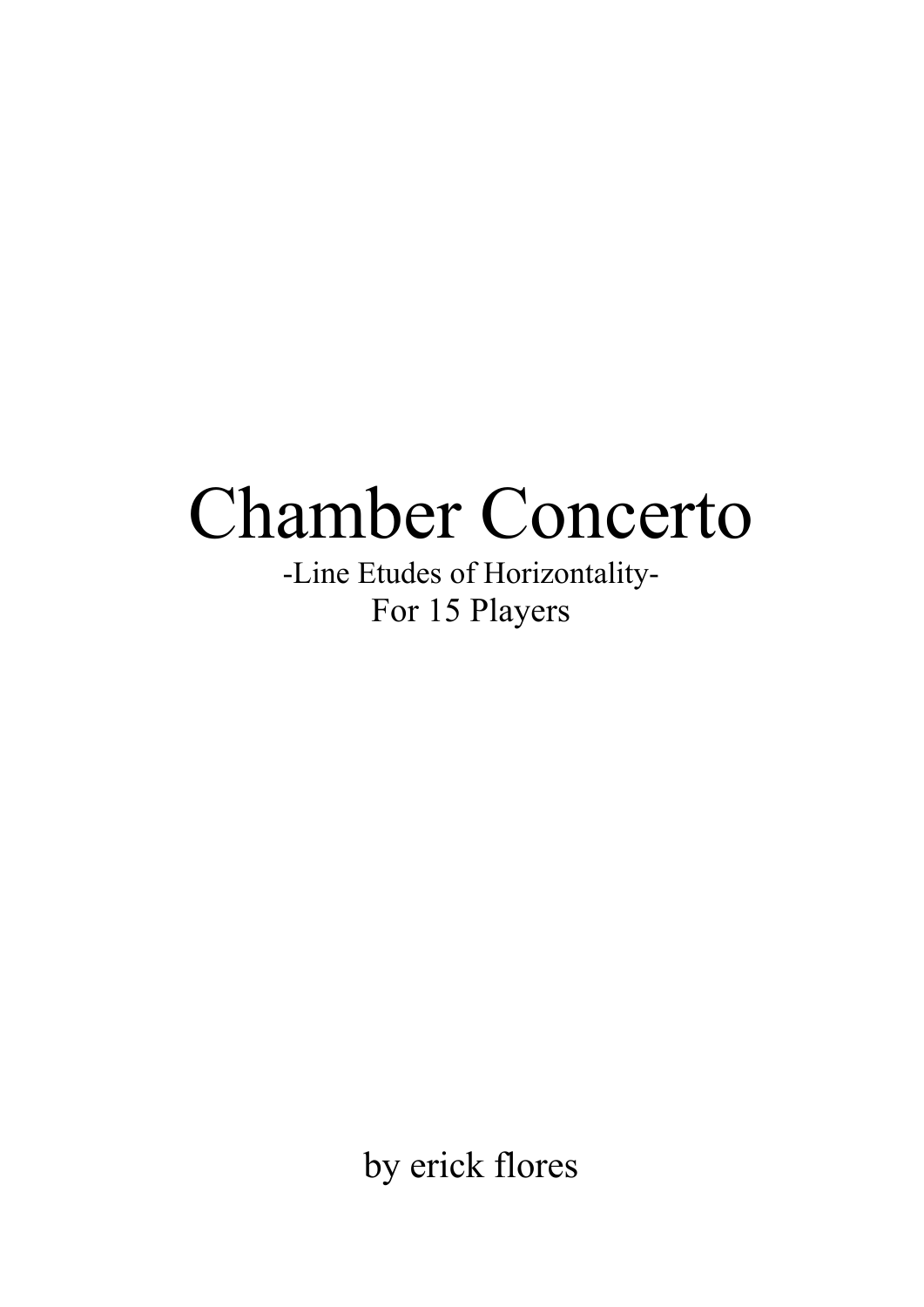## ORCHESTRATION

Flute/Piccolo Oboe Clarinet in  $B^b$ Bassoon/Contrabassoon

Horn Trumpet in C [Harmon Mute] Trombone

Percussion (1 Player): -Marimba [Hard Yarn Mallets] -Xylophone [Rosewood or Hard Mallets] -Vibraphone [Hard Yarn and Soft Mallets] -Suspended Cymbal

Harp

Piano/Celesta

2 Violins Viola Violoncello Double Bass

## NOTES:

The Piccolo, Xylophone and Celesta sound an octave higher than written. The Contrabassoon and Double Bass (normal notes) sound an octave lower than written.

Duration: ca. 12 minutes

*© Copyright November, 2008 by erick flores. All Rights Reserved.*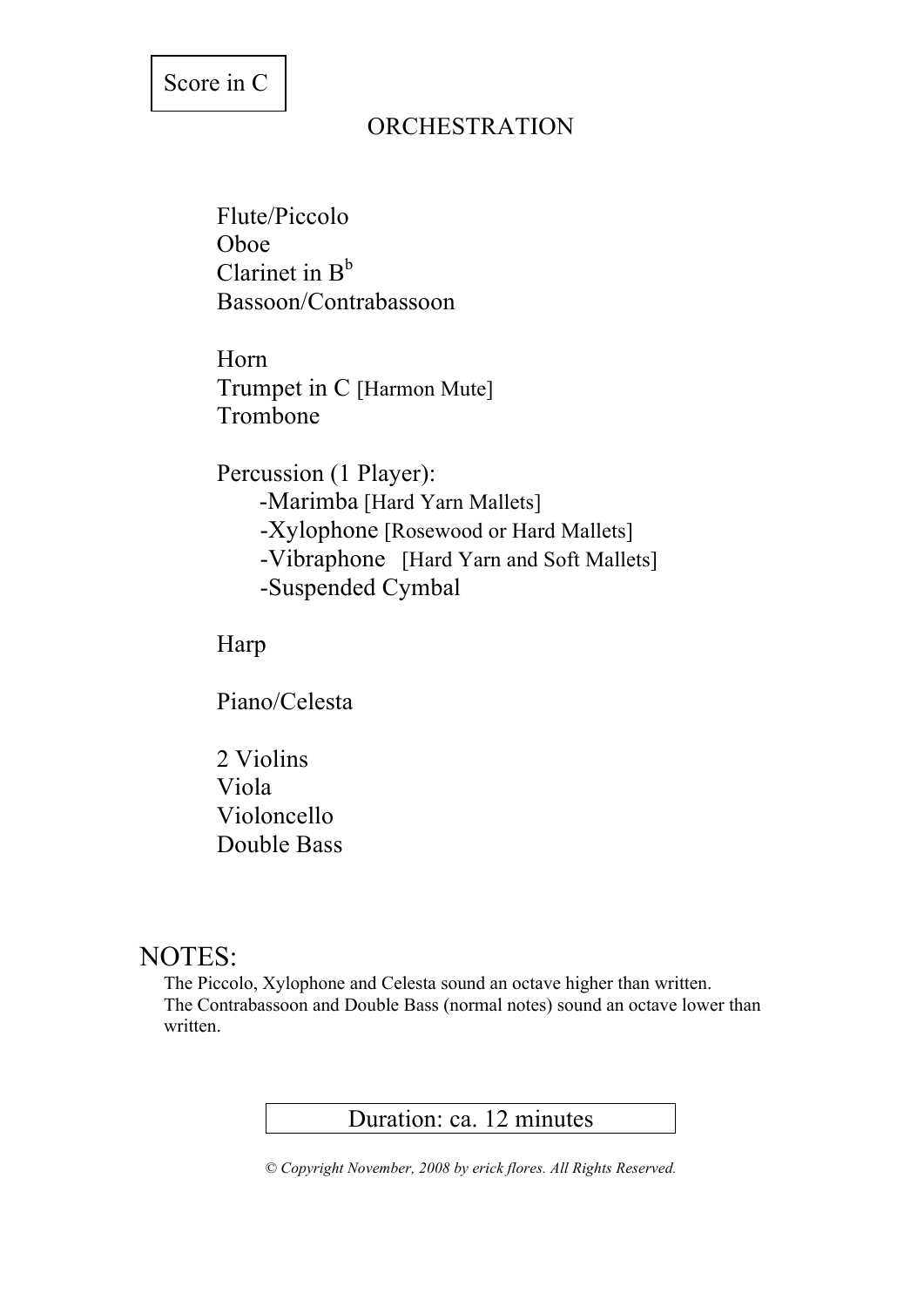Score in C

## Chamber Concerto



C Copyright October 2008 by erick flores. All Rights Reserved.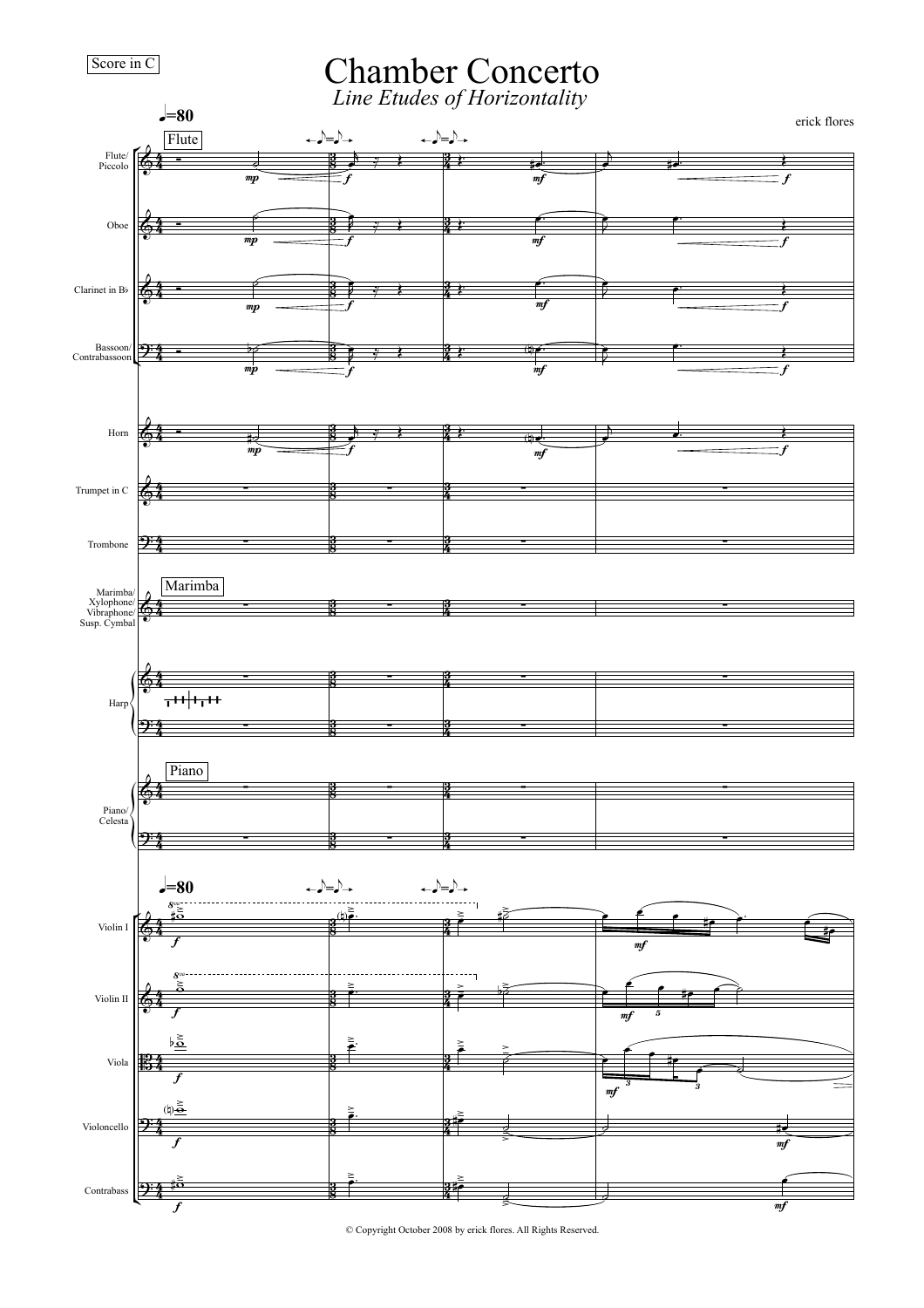